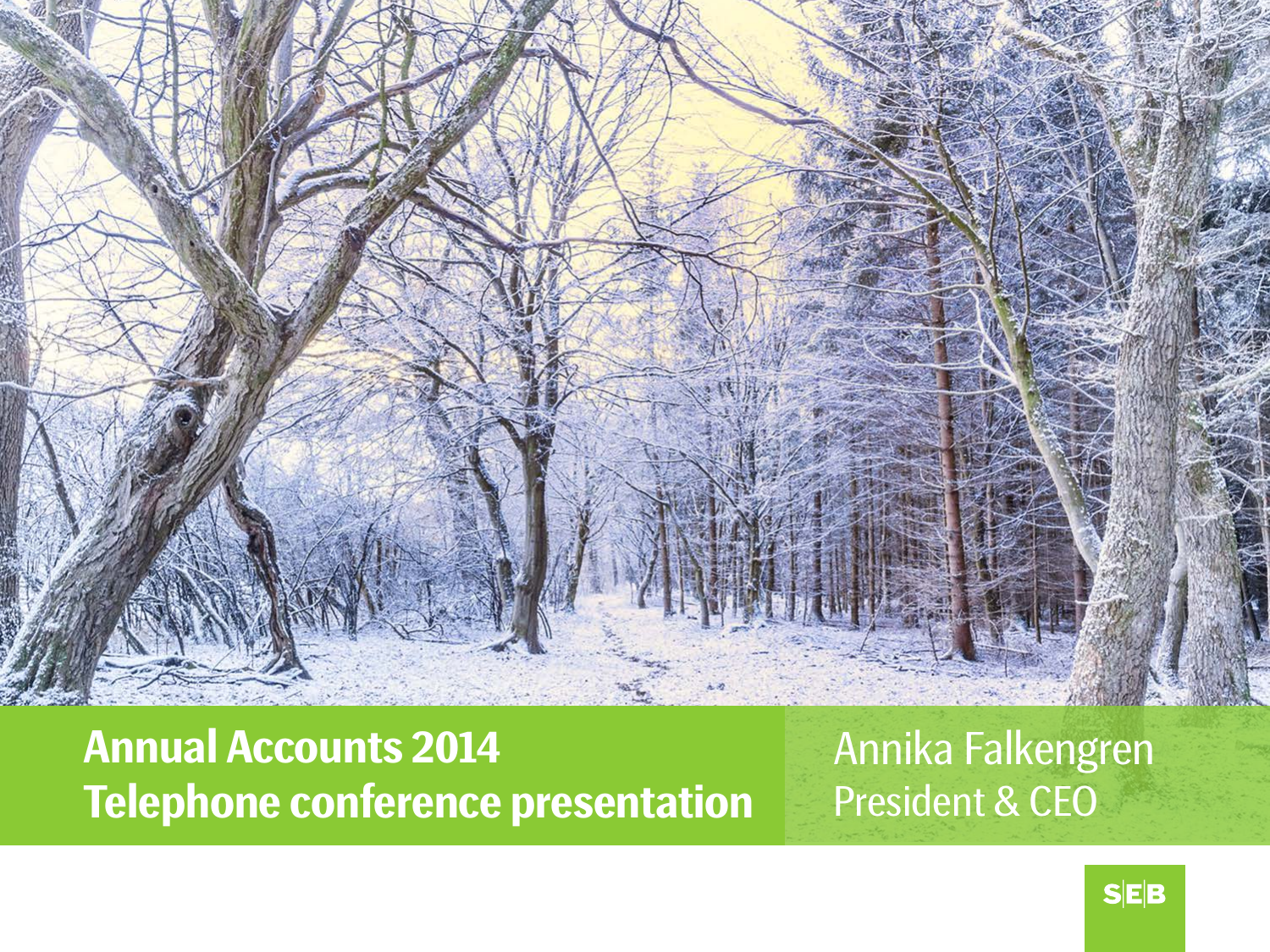### **Highlights 2014**

### **High activity among large corporate clients**

**Diversified business mix underpins growth**

**Continued strong balance sheet and asset quality**

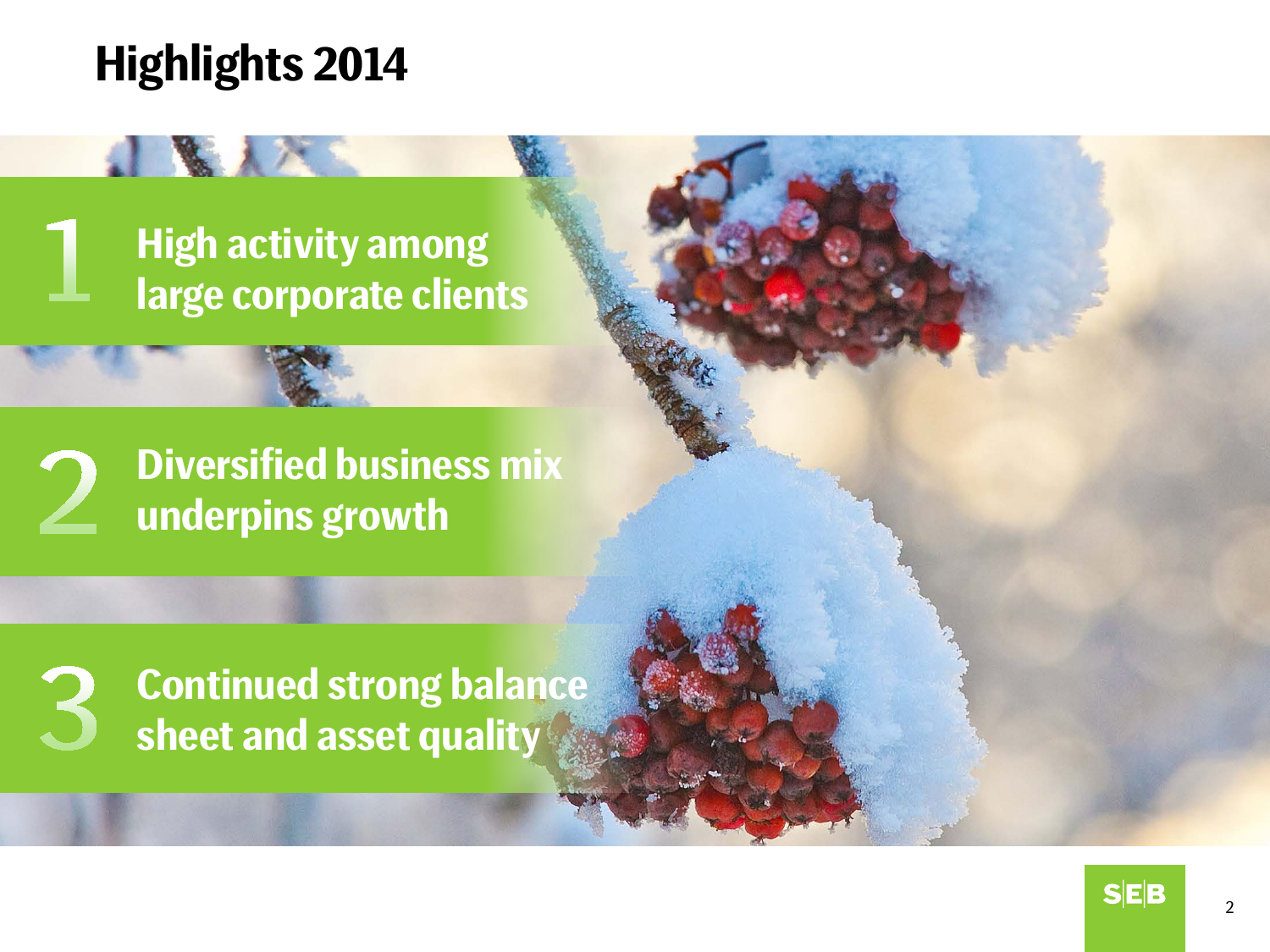### **Financial summary – 2014**

#### **Profit and loss** (SEK m)

|                                    |             |             | Jan-Dec '14 |                |       |
|------------------------------------|-------------|-------------|-------------|----------------|-------|
|                                    | Jan-Dec '14 | Jan-Dec '13 | %           | excl. one-offs | %     |
| <b>Total operating income</b>      | 46,936      | 41,553      | $+13$       | 43,954         | $+6$  |
| Total operating expenses           | $-22,143$   | $-22,287$   | $-1$        | $-22,143$      | $-1$  |
| <b>Profit before credit losses</b> | 24,793      | 19,266      | $+29$       | 21,811         | $+13$ |
| Net credit losses etc.             | $-1,445$    | $-1,139$    | $+27$       | $-1,445$       | $+27$ |
| <b>Operating profit</b>            | 23,348      | 18,127      | $+29$       | 20,366         | $+12$ |

#### **Key financials**

| <b>Dividend per share</b> | <b>Common Equity Tier 1</b> | <b>Return on Equity (excl. one-offs)</b> |
|---------------------------|-----------------------------|------------------------------------------|
| <b>SEK 4.75</b>           | 16.3%                       | 13.1%                                    |
|                           |                             |                                          |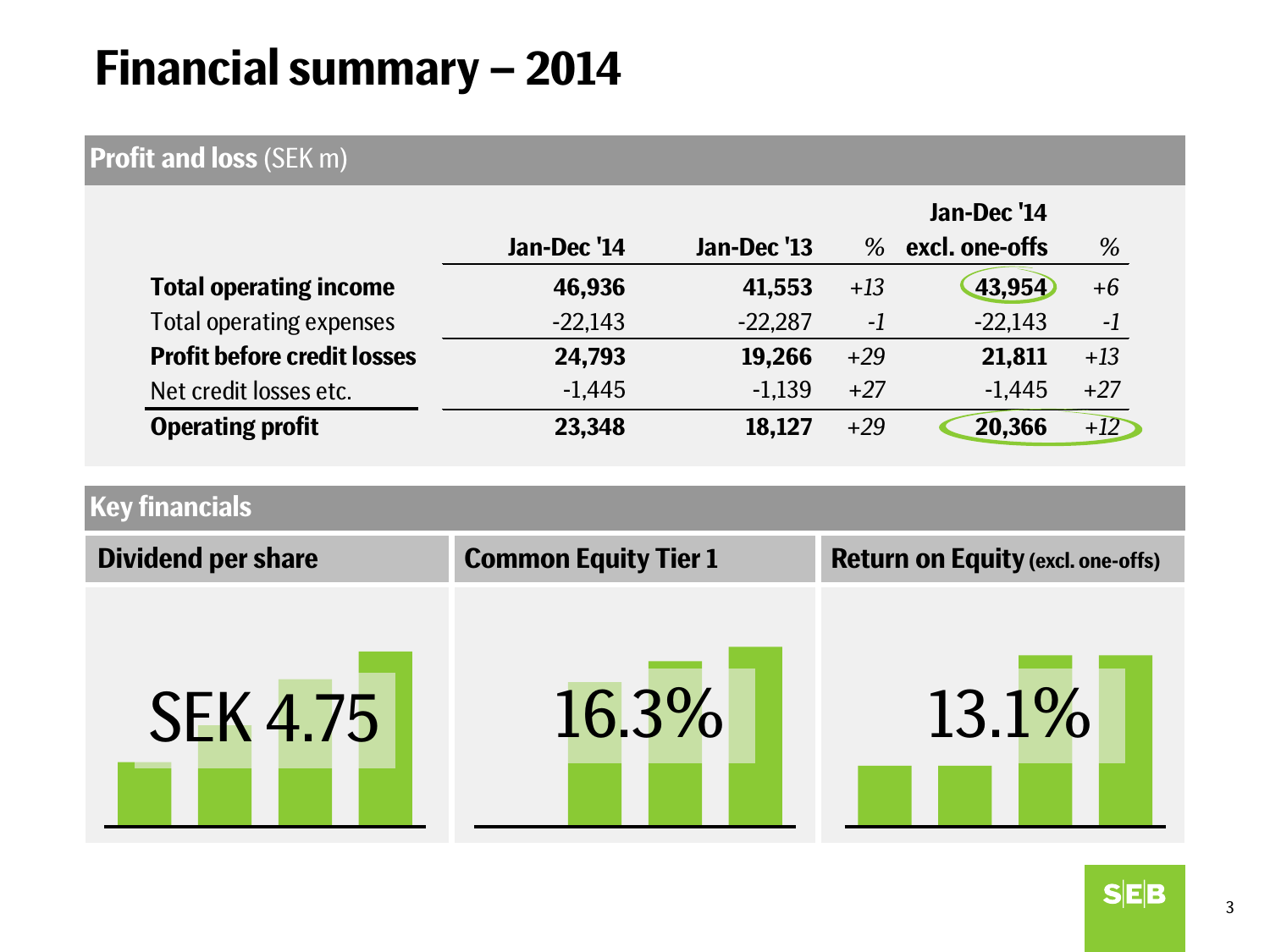### **Financial summary Q4 – excluding one-offs**

#### **Profit and loss** (SEK m)

|                                    | Q4-14    | %<br>$Q3-14$     | %<br>Q4-13       |
|------------------------------------|----------|------------------|------------------|
| <b>Total operating income</b>      | 11,102   | 11,332<br>$-2$   | 11,030<br>$+1$   |
| Total operating expenses           | $-5,791$ | $-5,495$<br>$+5$ | $-5,661$<br>$+2$ |
| <b>Profit before credit losses</b> | 5,311    | 5,837<br>$-9$    | $-1$<br>5,369    |
| Net credit losses etc.             | $-395$   | $-493 + 35$      | $-360 +10$       |
| <b>Operating profit</b>            | 4,916    | 5,344<br>-8      | $-2$<br>5,009    |

#### **Operating income by type, Q4 2014 vs. Q3 2014** (SEK bn)



#### **Income distribution FY 2014**



**SEB**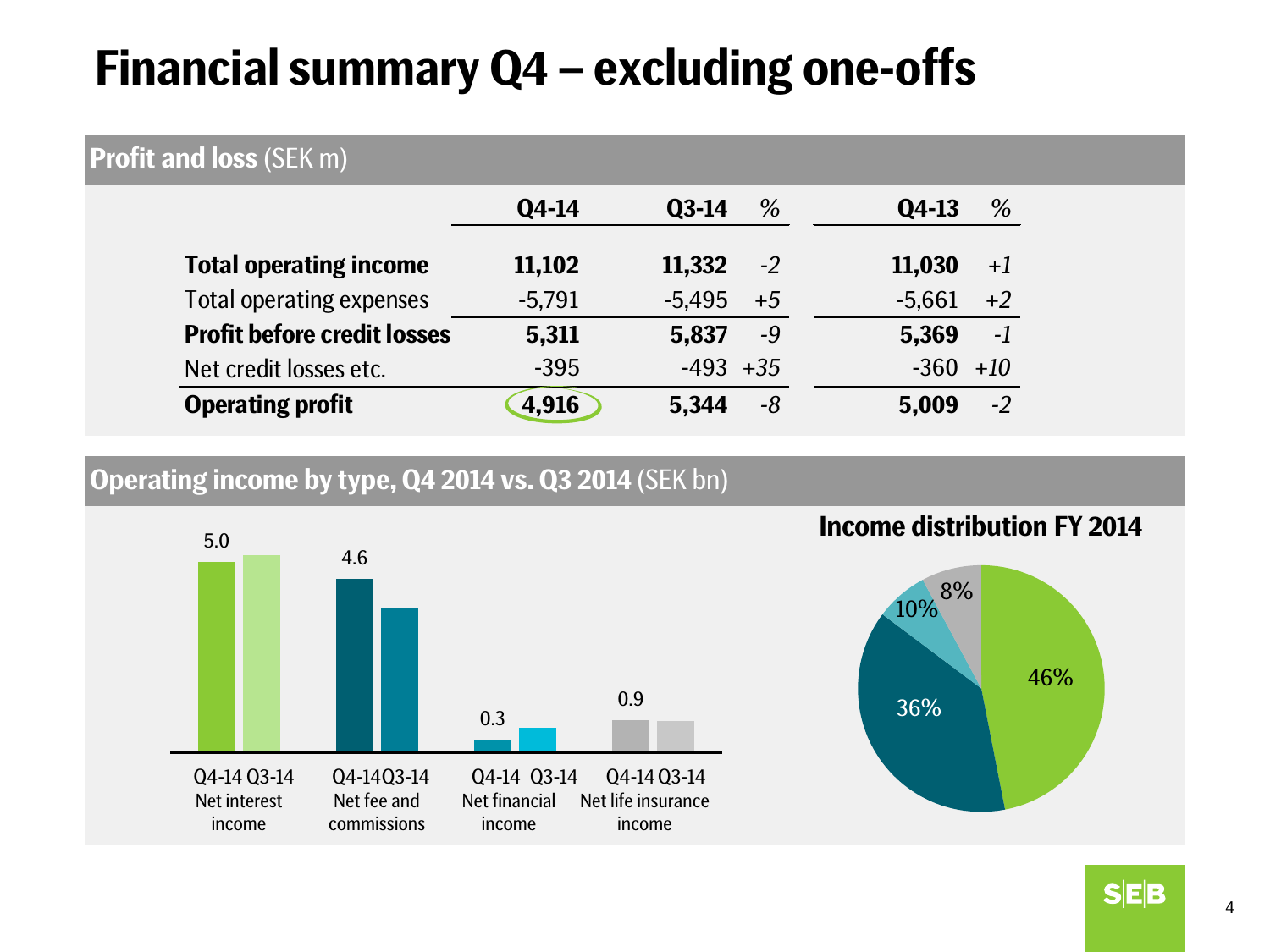## **Net interest income development**

SEK bn

**Net interest income 2013 vs. 2014**



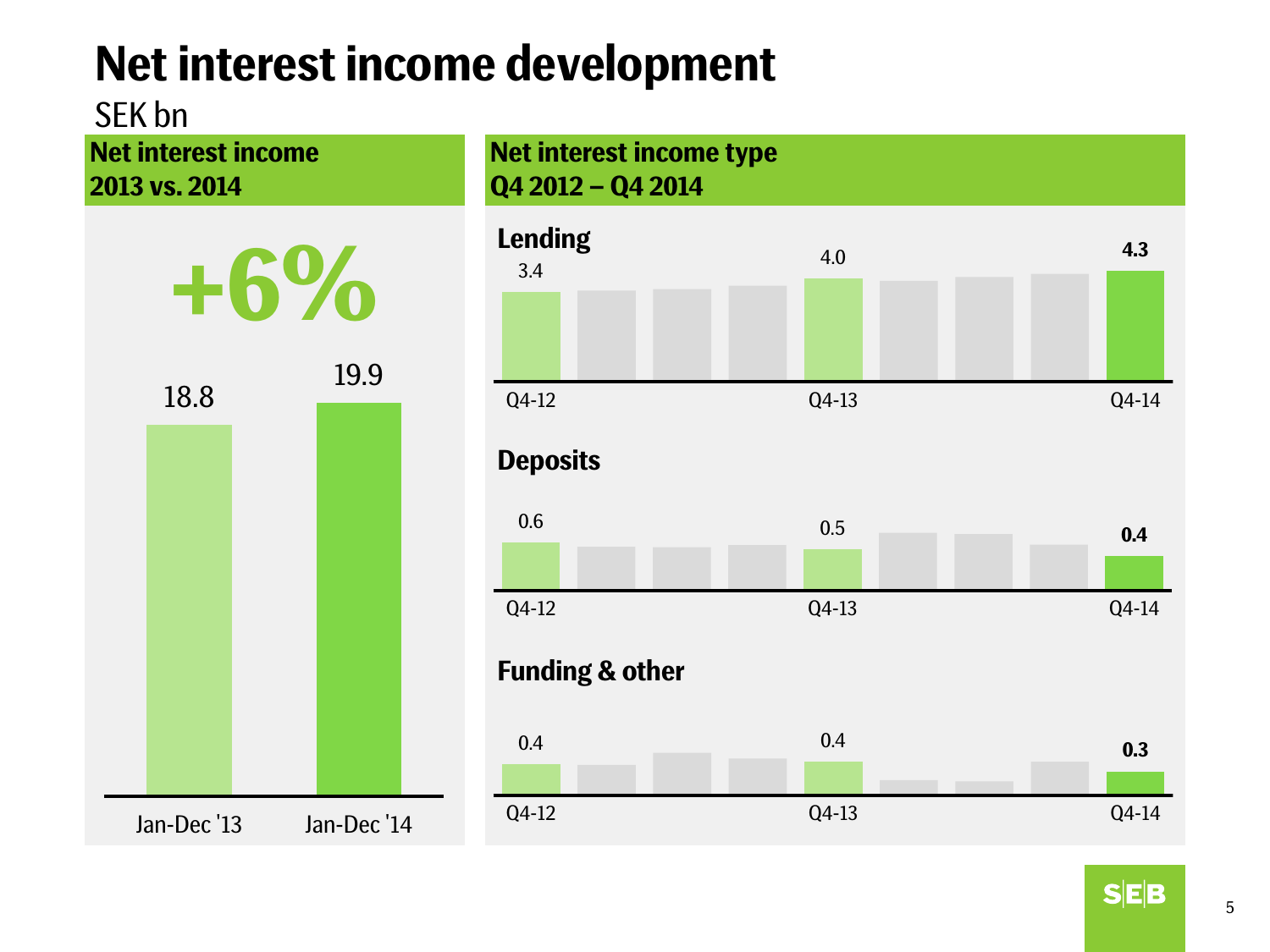# **NII customer driven specification**

SEB Group, cumulative changes from Q1 2010, SEK m



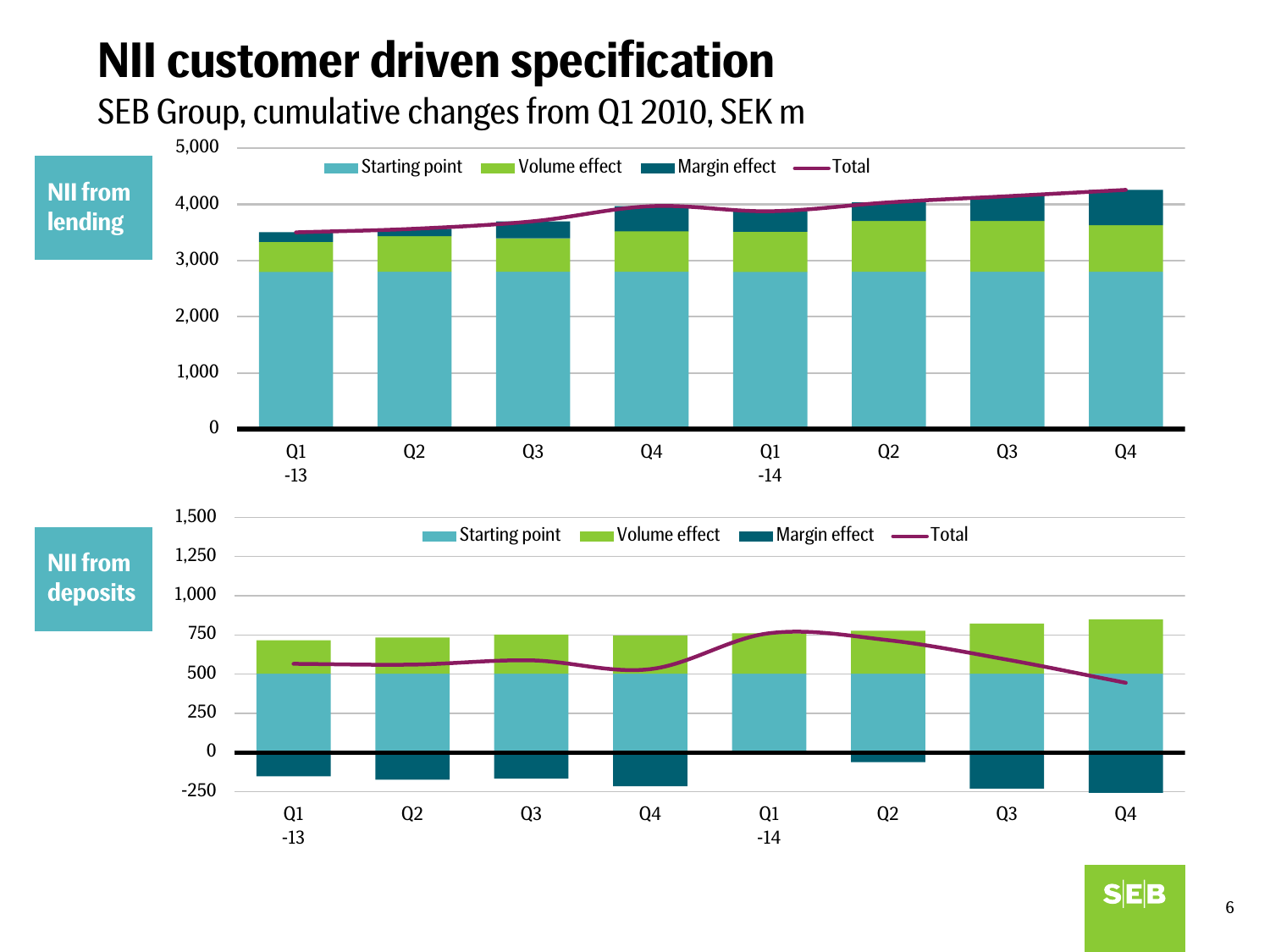# **Net fee and commission income development**

#### SEK bn

**Net fee and commissions 2013 vs. 2014**



**Gross fee and commissions by income type Q4 2012 – Q4 2014**

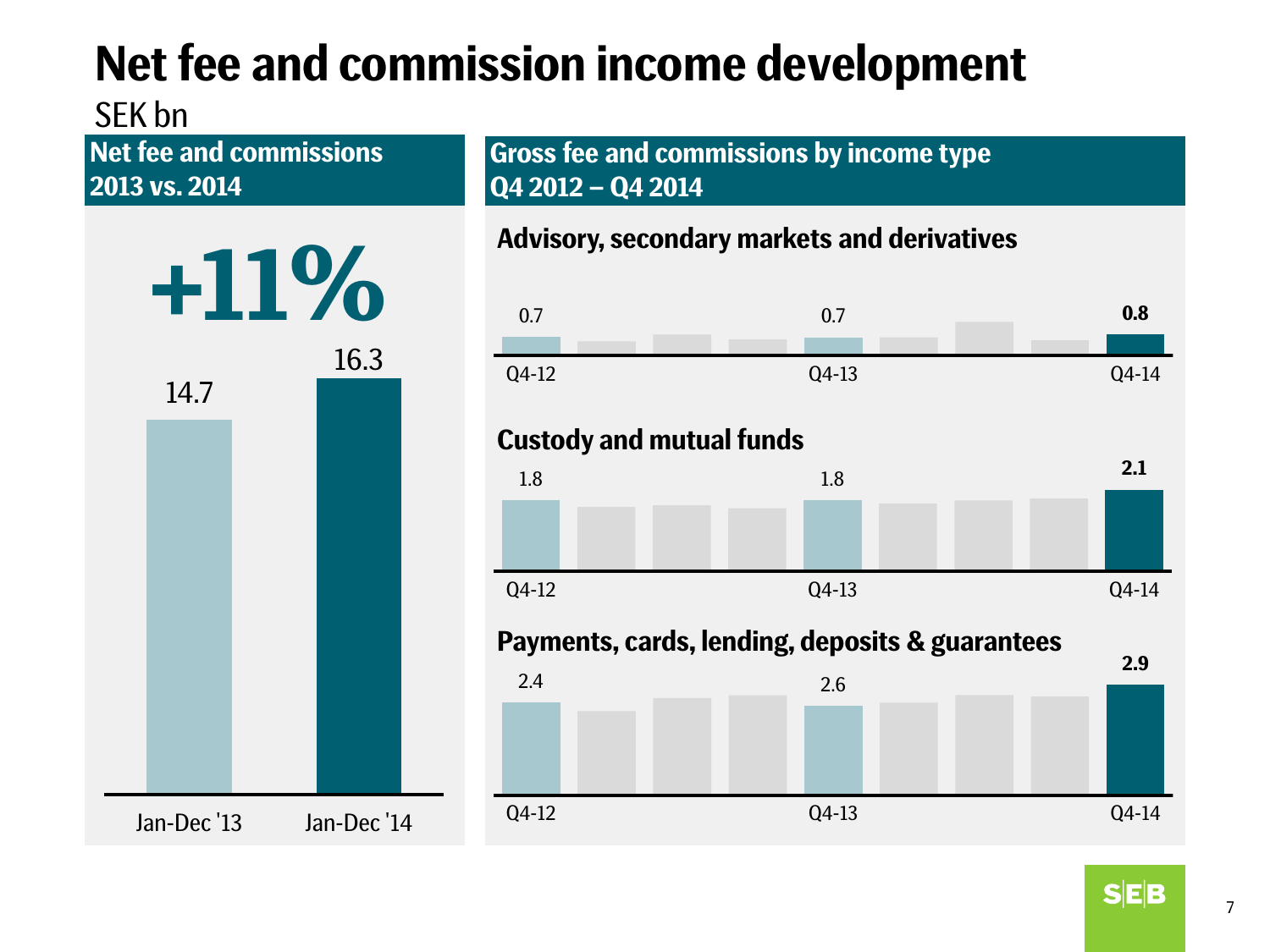## **Net fee and commission income development**

### Specification in SEKm

|                                     | Q <sub>4</sub> | Q1       | Q2       | Q <sub>3</sub> | Q <sub>4</sub> | Q1       | Q2       | Q <sub>3</sub> | Q <sub>4</sub> |
|-------------------------------------|----------------|----------|----------|----------------|----------------|----------|----------|----------------|----------------|
| <b>SEK m</b>                        | 2012           | 2013     | 2013     | 2013           | 2013           | 2014     | 2014     | 2014           | 2014           |
|                                     |                |          |          |                |                |          |          |                |                |
| Issue of securities and advisory    | 241            | 65       | 161      | 154            | 336            | 232      | 297      | 190            | 281            |
| Secondary market and derivatives    | 480            | 495      | 647      | 482            | 377            | 482      | 1,015    | 413            | 529            |
| Custody and mutual funds            | 1,838          | 1,657    | 1,702    | 1,631          | 1,835          | 1,753    | 1,831    | 1,875          | 2,114          |
| Whereof performance and transaction |                |          |          |                |                |          |          |                |                |
| fees Wealth                         | 177            | 72       | 48       | $\overline{2}$ | 145            | 21       | 43       | 107            | 263            |
| Payments, cards, lending, deposits, |                |          |          |                |                |          |          |                |                |
| guarantees and other                | 2,401          | 2,174    | 2,515    | 2,587          | 2,315          | 2,396    | 2,594    | 2,555          | 2,861          |
| Whereof payments and card fees      | 1,492          | 1,421    | 1,516    | 1,463          | 1,494          | 1,431    | 1,538    | 1,527          | 1,551          |
| Whereof lending                     | 608            | 454      | 675      | 828            | 574            | 652      | 654      | 587            | 892            |
| Fee and commission income           | 4,960          | 4,391    | 5,025    | 4,854          | 4,863          | 4,863    | 5,737    | 5,033          | 5,785          |
|                                     |                |          |          |                |                |          |          |                |                |
| Fee and commission expense          | $-1,245$       | $-1,144$ | $-1,214$ | $-1,119$       | $-992$         | $-1,135$ | $-1,526$ | $-1,219$       | $-1,232$       |
| Net fee and commission income       | 3,715          | 3,247    | 3,811    | 3,735          | 3,871          | 3,728    | 4,211    | 3,814          | 4,553          |
| Whereof Net securities commissions  | 2,032          | 1,818    | 2,037    | 1,811          | 2,057          | 2,031    | 2,279    | 1,969          | 2,267          |
| Whereof Net payments and card fees  | 867            | 768      | 847      | 860            | 913            | 787      | 858      | 875            | 896            |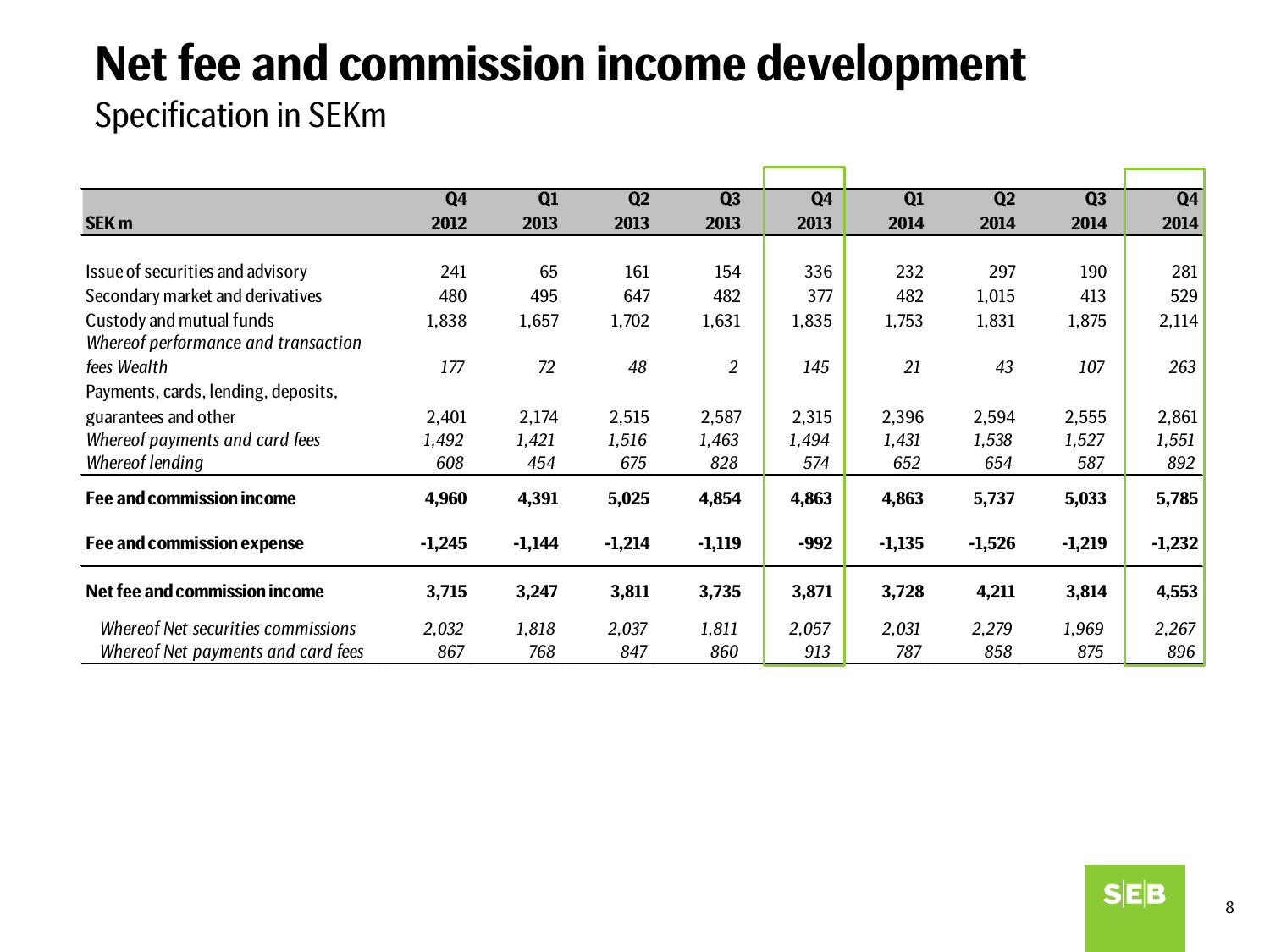# **Net financial income development**

### SEK bn

**Net financial income 2013 vs. 2014**







Q4-12 Q1-13 Q2-13 Q3-13 Q4-13 Q1-14 Q2-14 Q3-14 Q4-14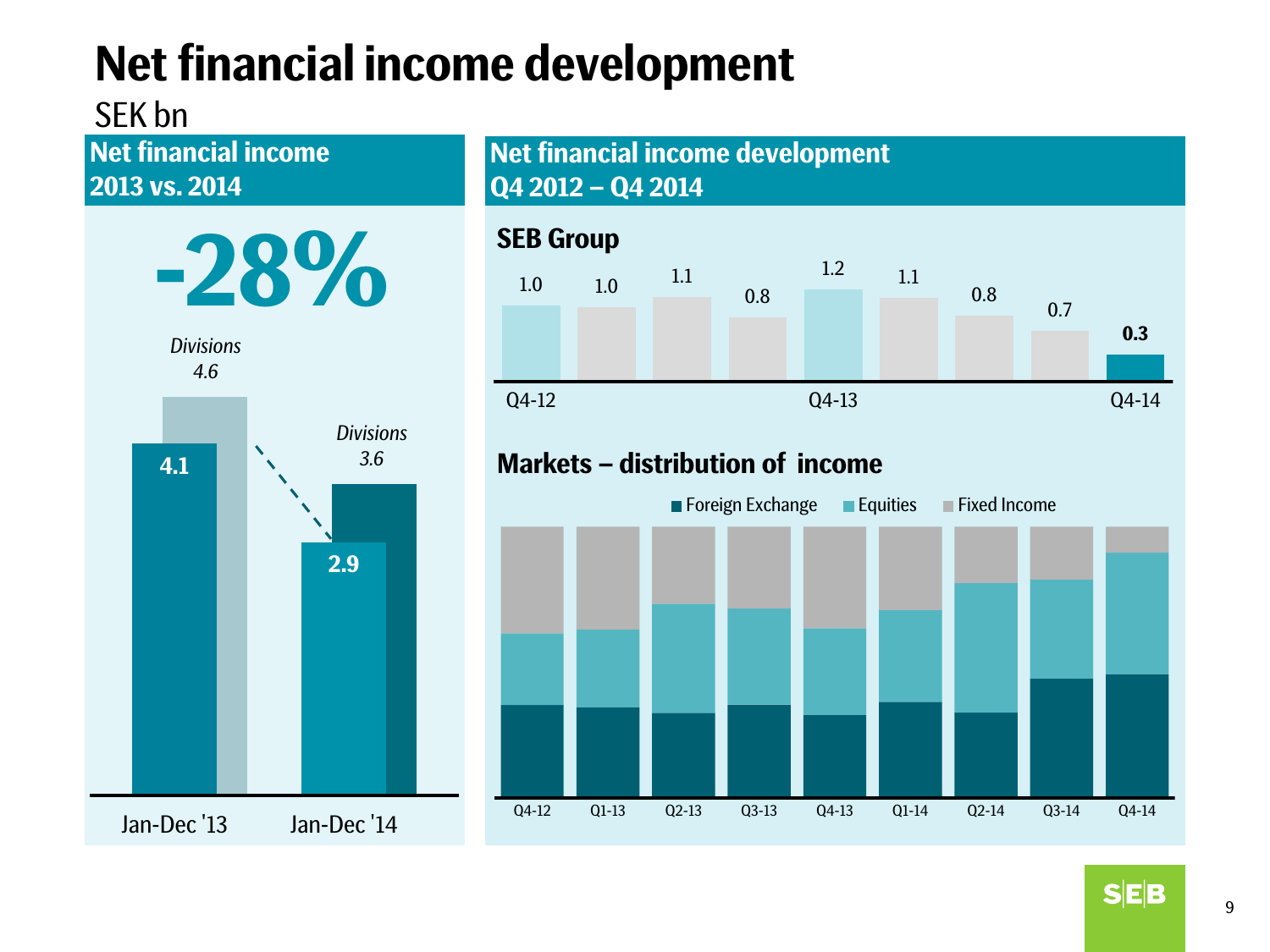# **Operating leverage**

### Excluding one-offs



#### **Average quarterly profit before credit losses** (SEK bn)



*Notes: Excluding one-offs (restructuring in 2010, bond buy-back and IT impairment in 2012, sale of MasterCard shares and Euroline in 2014) Estimated IAS 19 costs in 2010*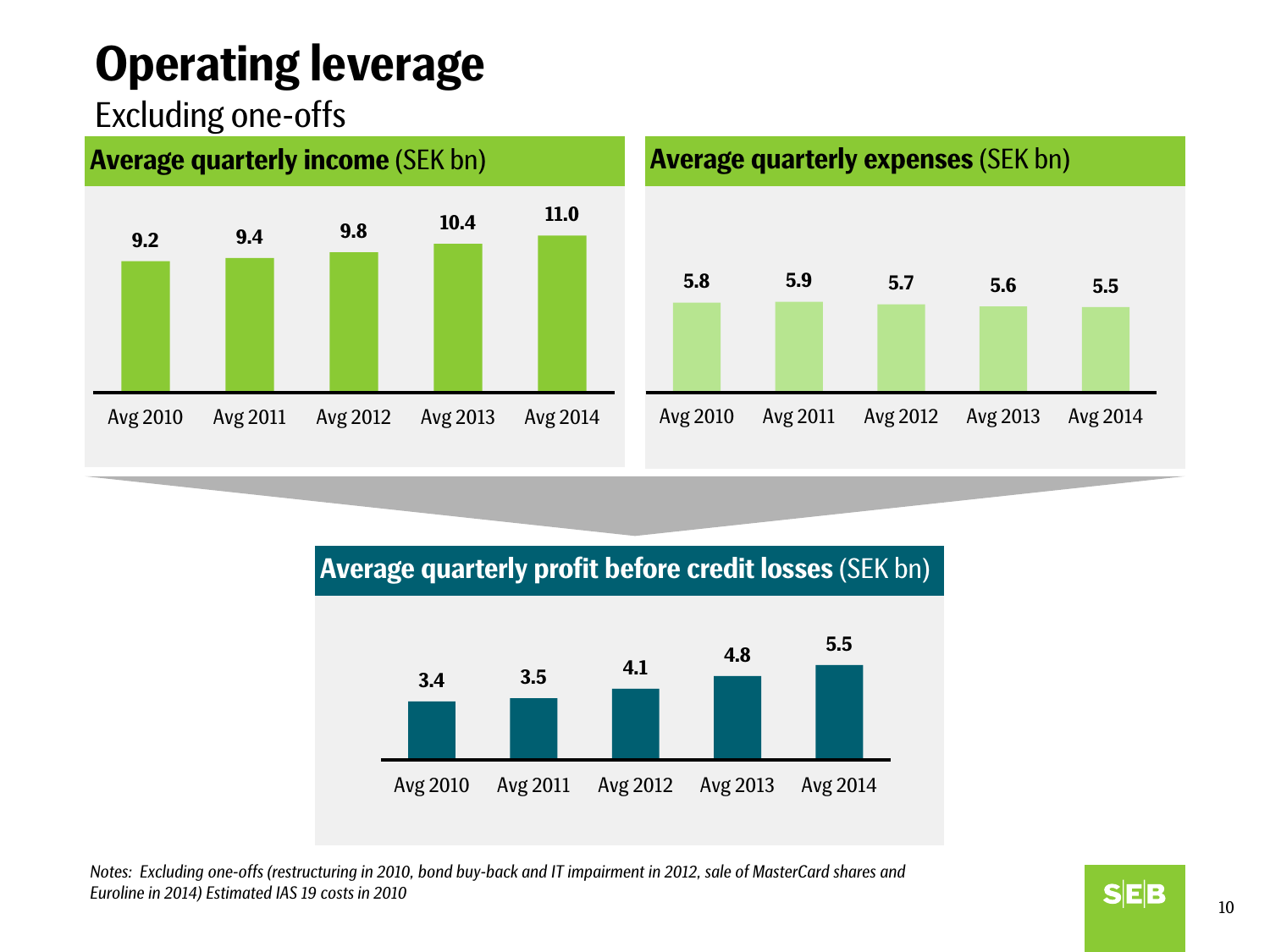## **All divisions driving operating leverage**

Operating income Operating expenses



*\* Excluding one-off gains*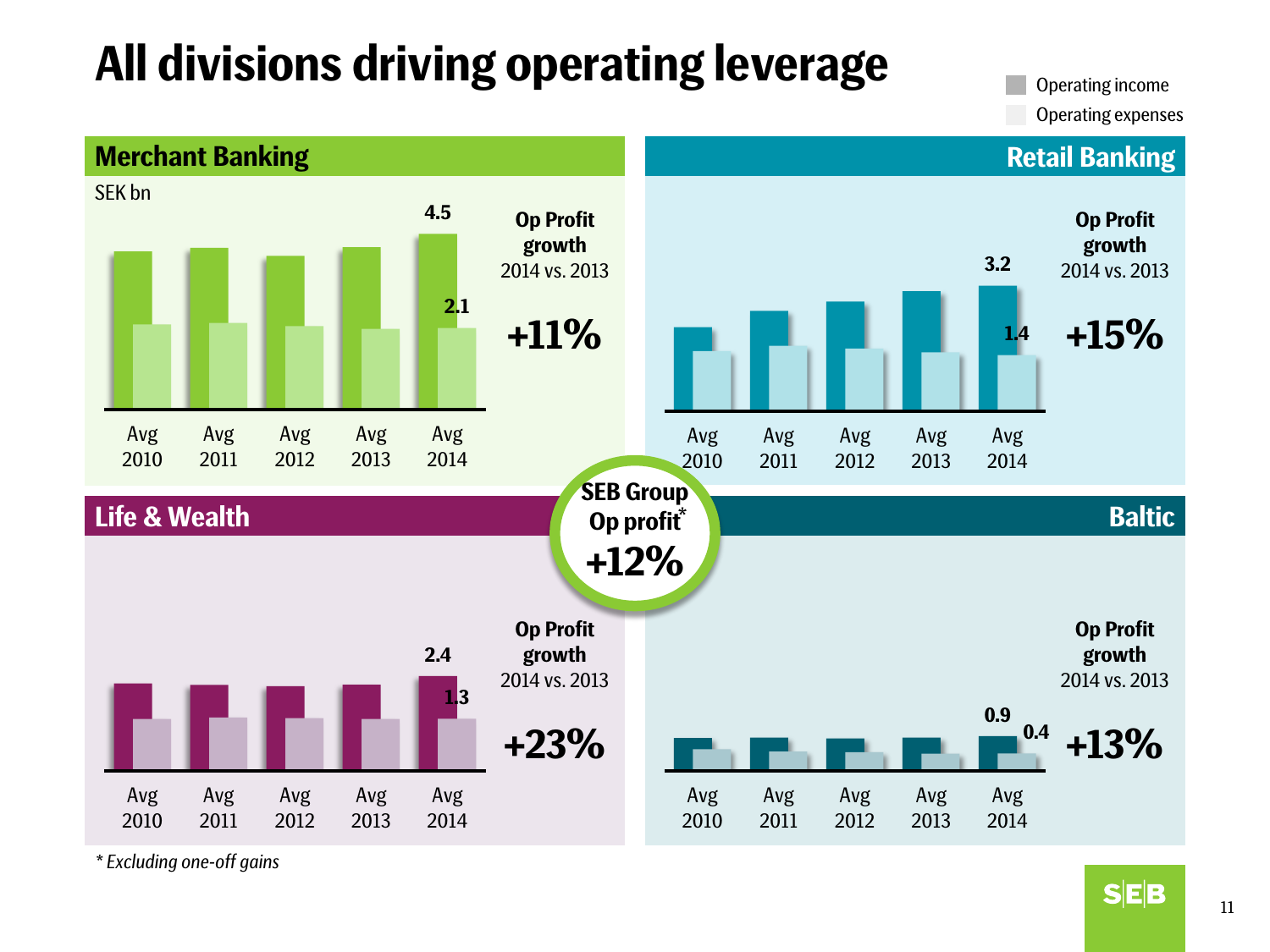## **Growth initiatives fuelling geographical diversification**





\*FX adjusted \*\*Excluding one extraordinary item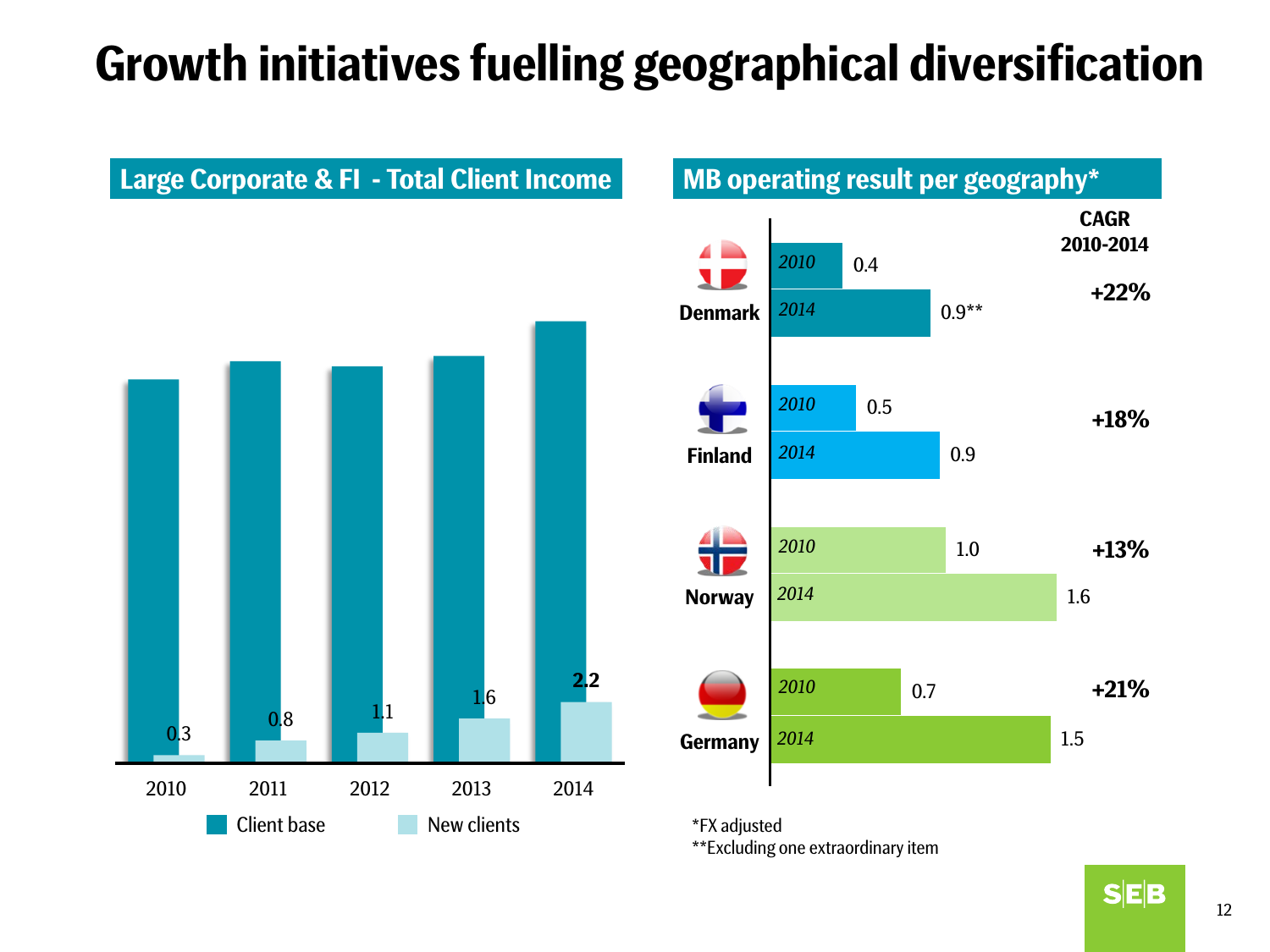### **Income growth in line with communicated target**



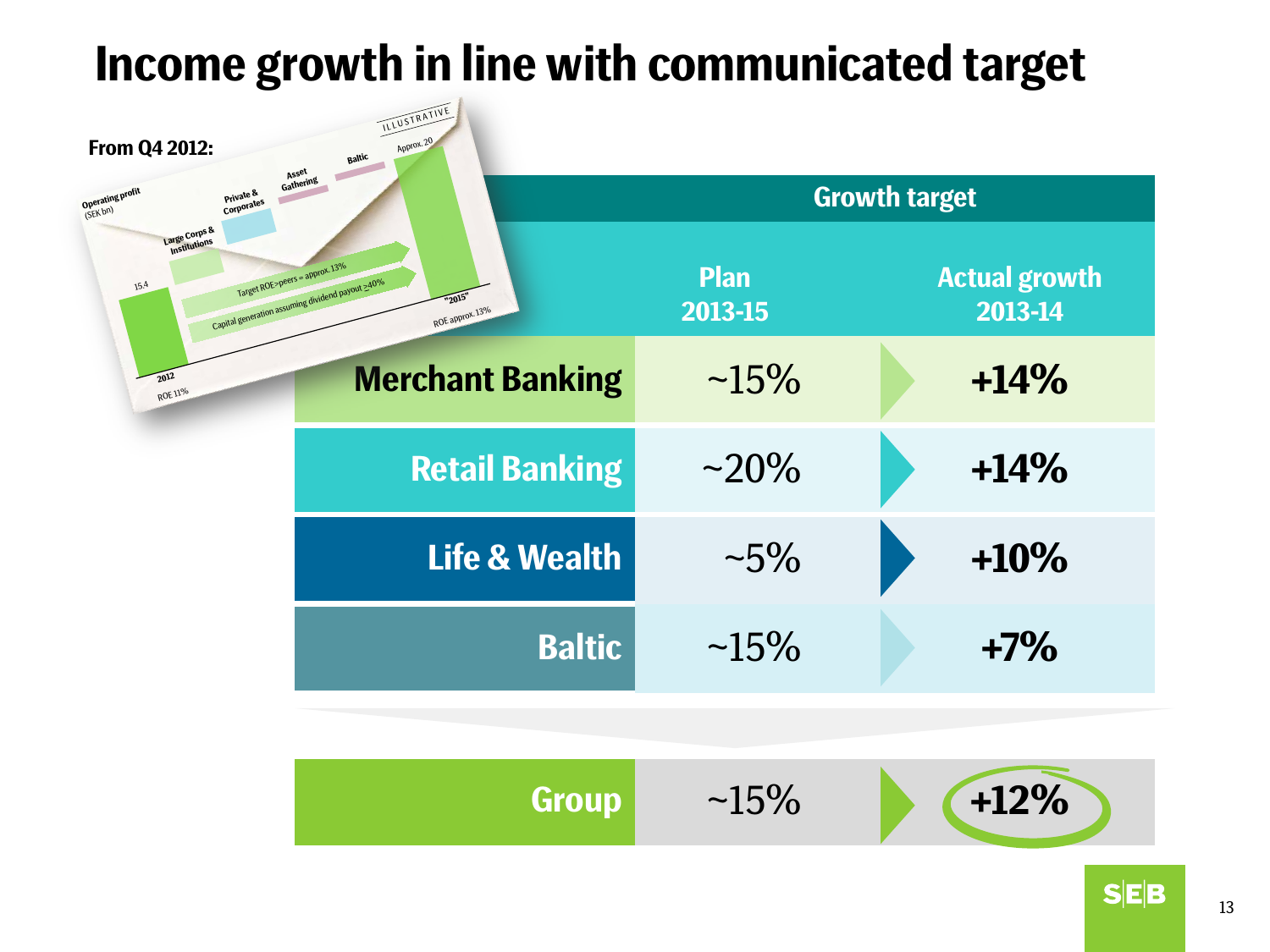### **Increased leverage on existing cost caps**

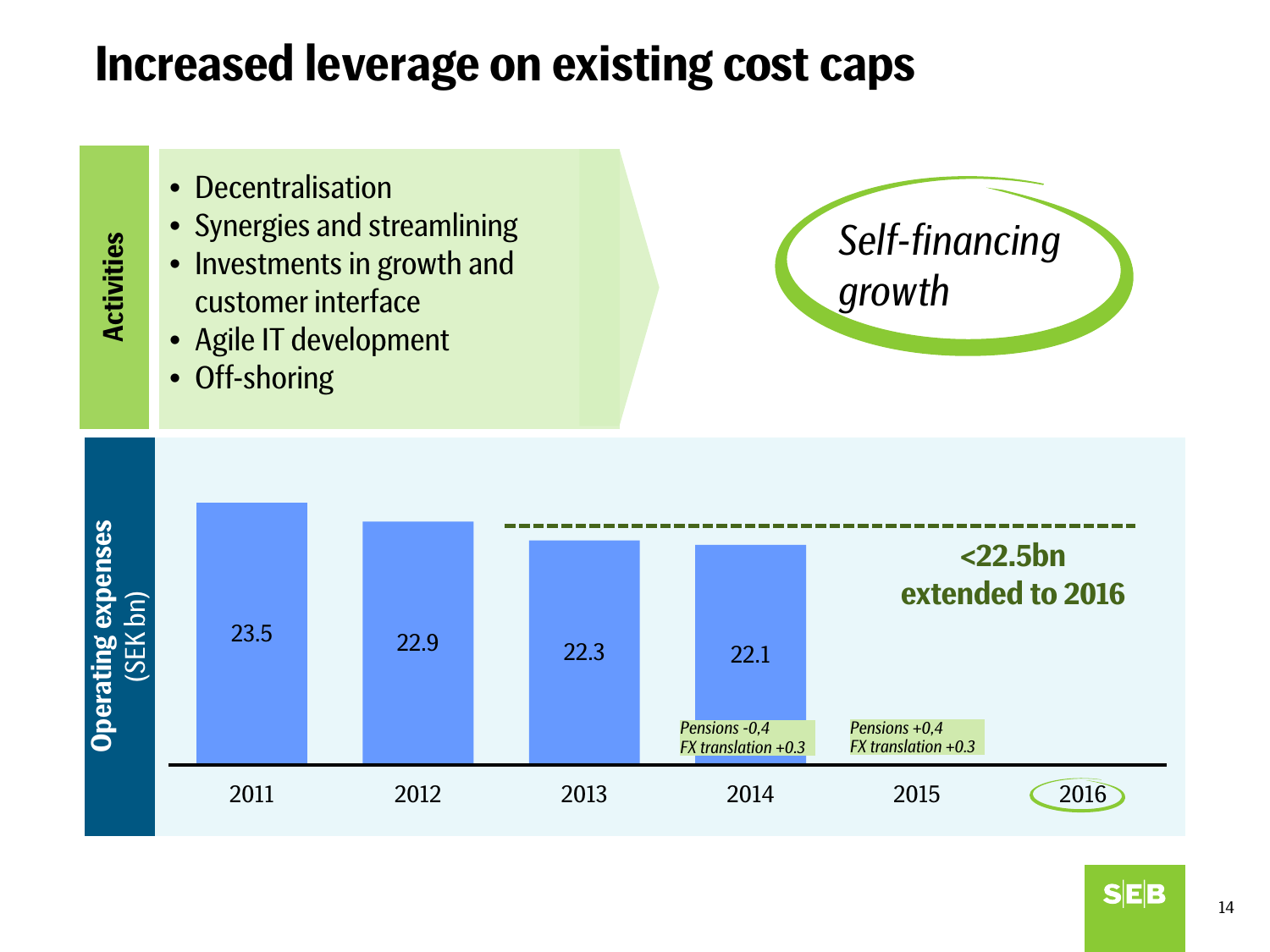### **Strong asset quality and balance sheet**

|                                        | (SEK bn)                             | 2009               | 2013              | 2014              |
|----------------------------------------|--------------------------------------|--------------------|-------------------|-------------------|
| <b>Asset quality</b>                   | <b>Non-performing loans</b>          | 28.6bn             | 9.5 <sub>bn</sub> | 10.6bn            |
|                                        | <b>NPL coverage ratio</b>            | 65%                | 72%               | 59%               |
|                                        | <b>Net credit loss level</b>         | 0.92%              | 0.09%             | 0.09%             |
| <b>Funding and</b><br><b>Liquidity</b> | <b>Customer deposits</b>             | 750 <sub>bn</sub>  | 849 <sub>bn</sub> | 943 <sub>bn</sub> |
|                                        | <b>Liquidity resources</b>           | $>10\%$            | $~25\%$           | $-25%$            |
|                                        | Liquidity coverage ratio             | N.A.               | 129%              | 115%              |
| <b>Capital</b>                         | <b>CET 1 ratio (Basel 3)</b>         | 11.7%<br>Basel 2.5 | 15.0%             | 16.3%             |
|                                        | <b>Total capital ratio (Basel 3)</b> | 14.7%<br>Basel 2.5 | 18.1%             | 22.2%             |
|                                        | Leverage ratio (Basel 3)             | N.A.               | 4.2%              | 4.8%              |
|                                        |                                      |                    |                   |                   |

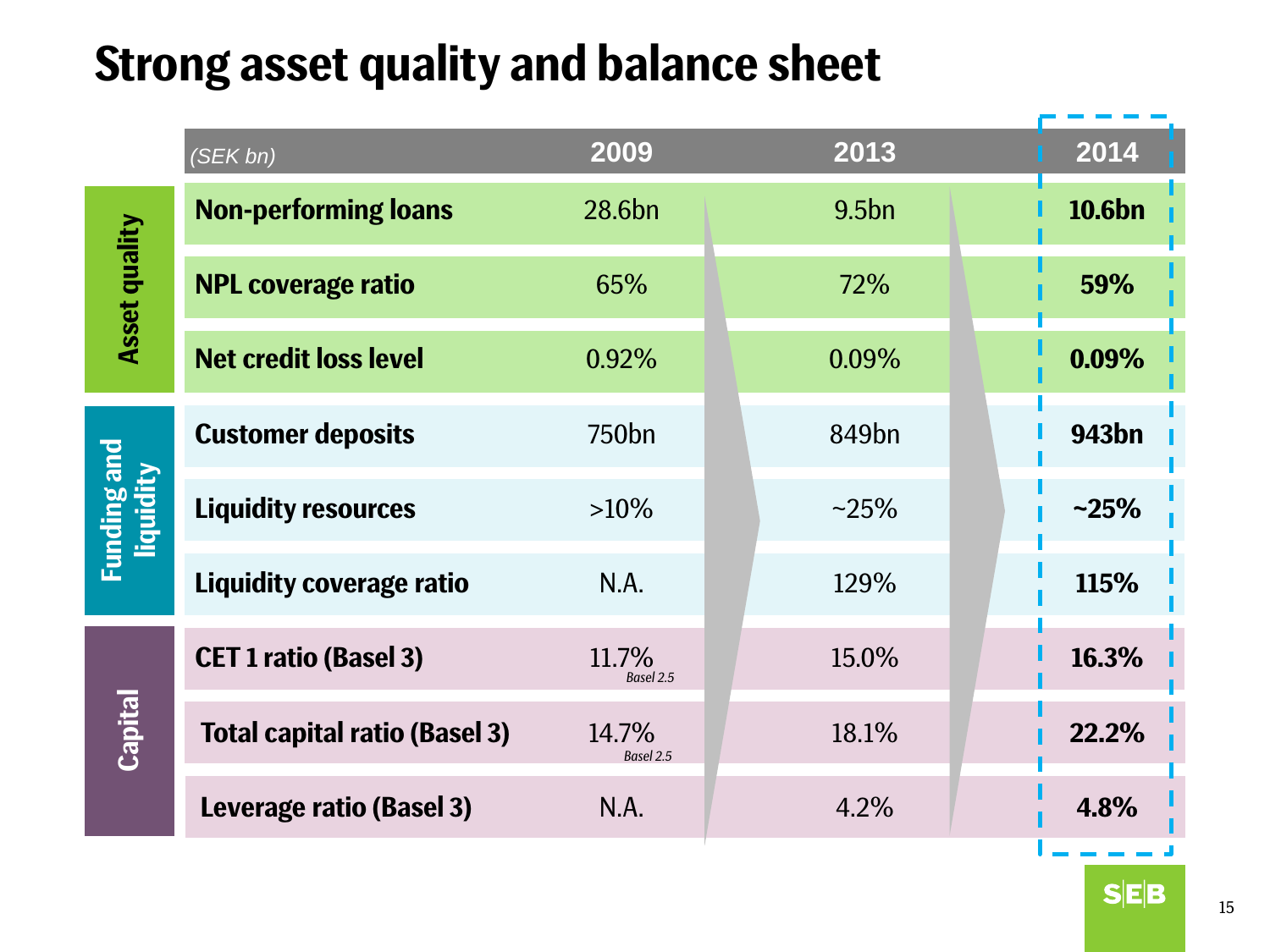### **Financial targets**

| <b>Return on Equity</b>              | <b>Competitive with peers</b><br>- long-term aspiration of 15% |  |
|--------------------------------------|----------------------------------------------------------------|--|
| <b>Common Equity</b><br>Tier 1 ratio | 150bps buffer over regulatory<br>requirement                   |  |
| Pay-out ratio                        | 40% or above of FPS                                            |  |

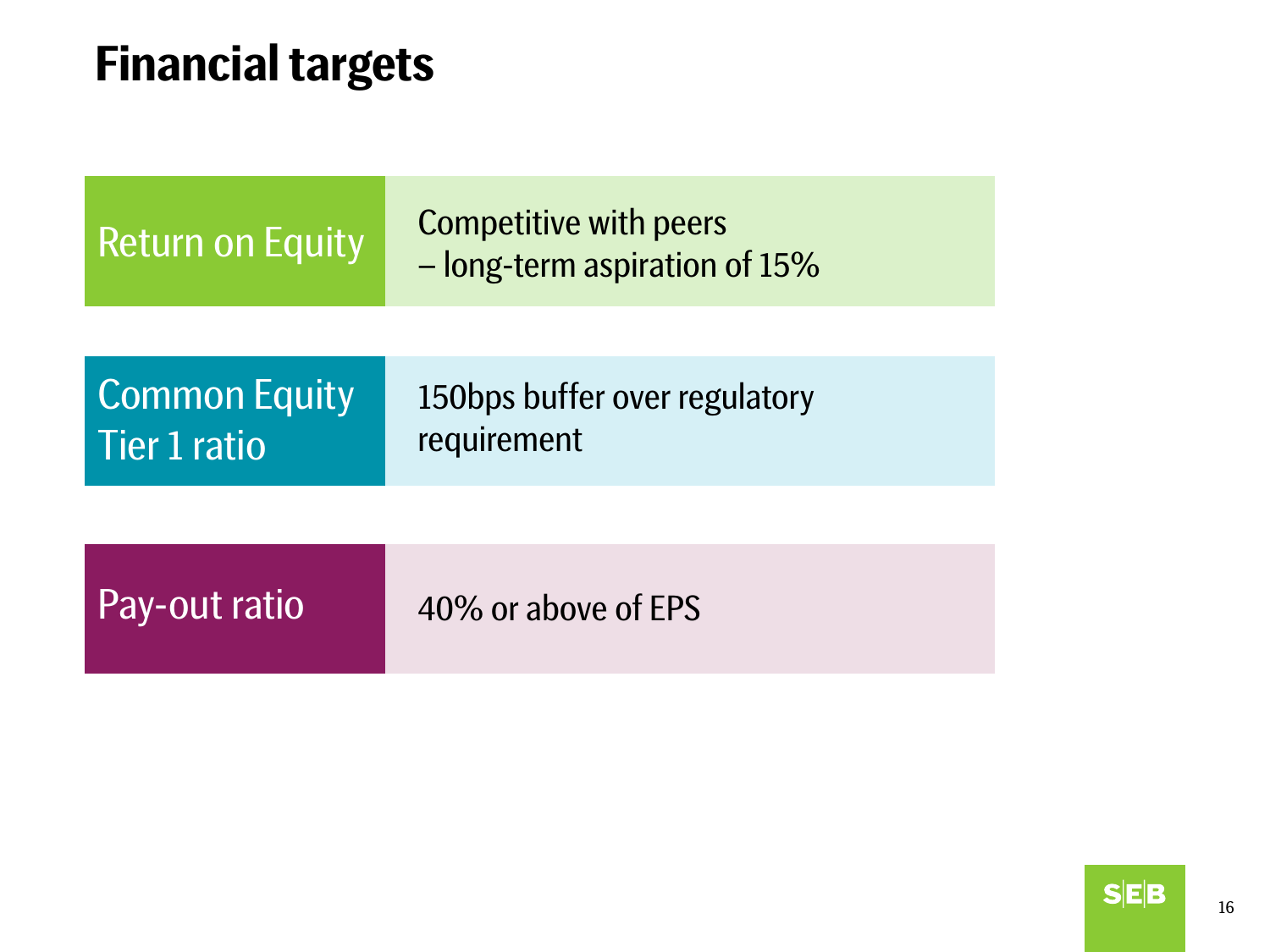### **Capital target reflects dynamic capital requirements**



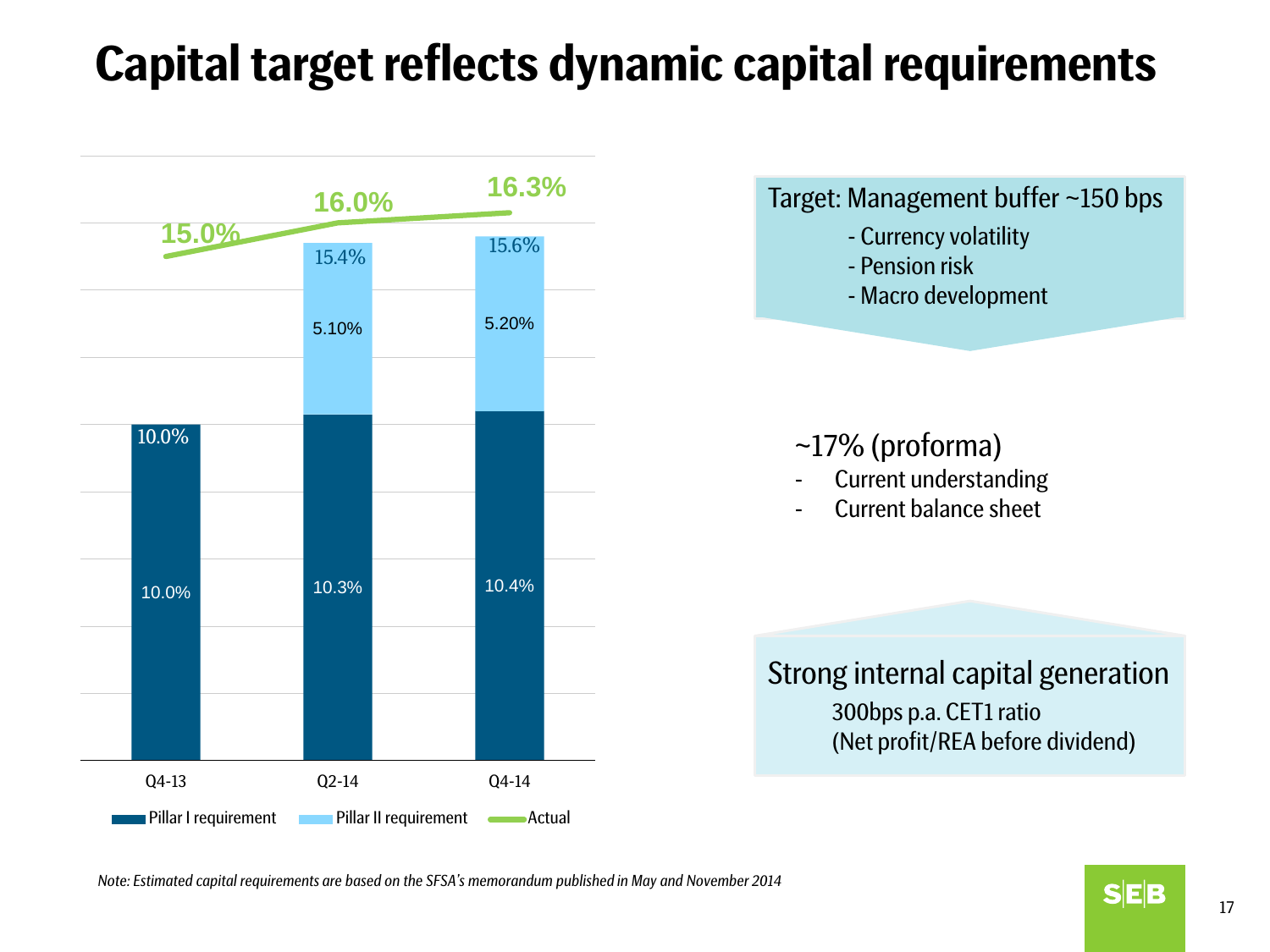### **Reasons for 150 bps management buffer**